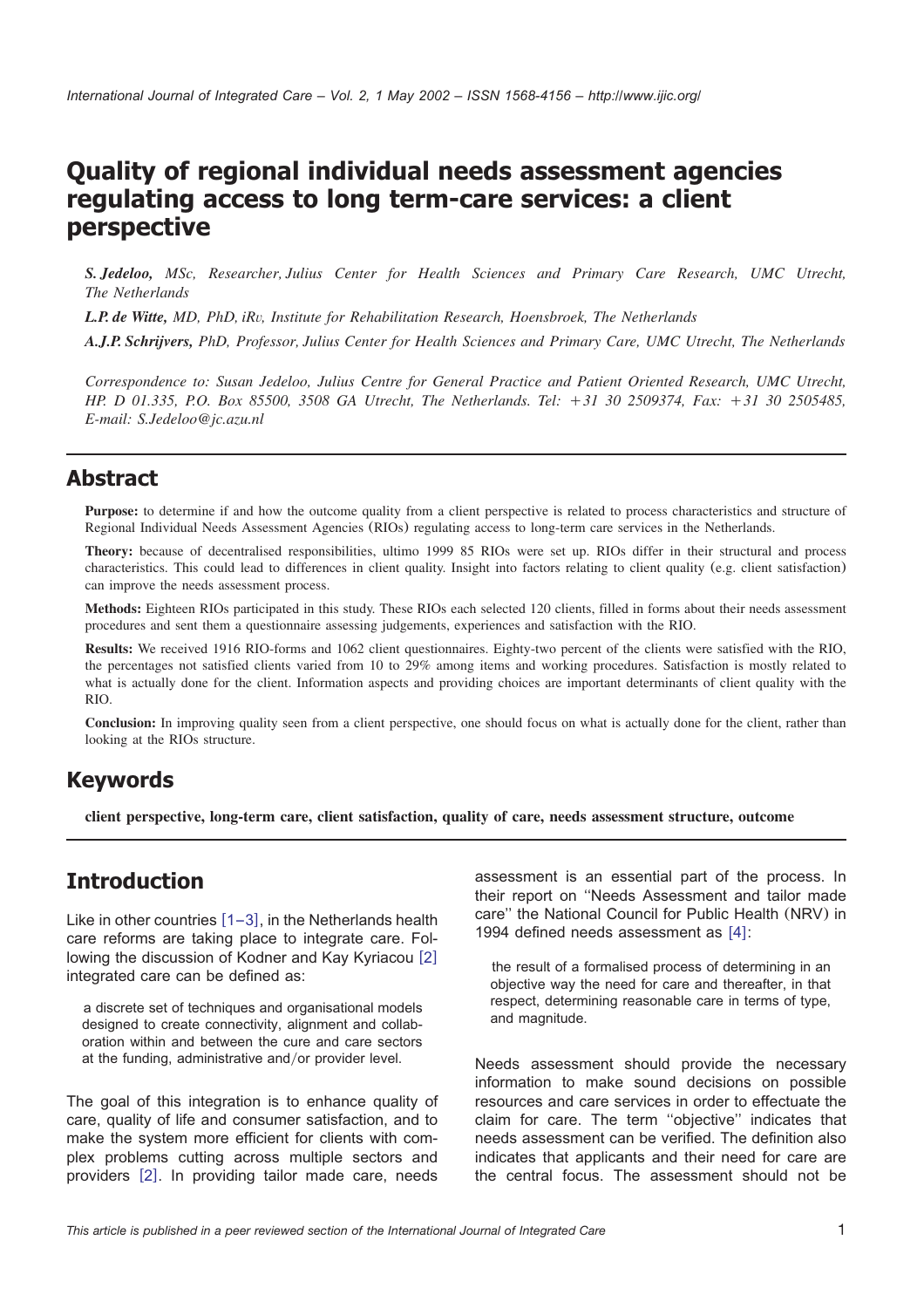determined by scarcity of supply up front. The term 'care' should be seen in a broad perspective and not be restricted to one type of service because it concerns the total need of the client. Not only factual care but also health care related services such as assistive devices, home adaptations, meals on wheels or other assistance services are meant. The result of the assessment is presented in a formalised advice, which may be judged in order to indicate whether or not the assessment justifies the claim for care. Thereafter care will be allocated, and the assessment should be made in terms of actual care supply.

The process of needs assessment is complicated due to the varied target group. In health care we are dealing with groups of people who have life long disabilities and an increasing number of people who experience disabilities in later life. These groups differ in their personal capabilities and demands and the disablement process they experience  $[5]$  $[5]$  $[5]$ . This means that the individual needs for care will also vary. This may be influenced by many factors like the amount of informal care available, environmental factors like housing or tasks and roles people have in life  $[5]$  $[5]$  $[5]$ . The needs assessor should assess how this imbalance can be restored. He has to weigh a person's capabilities and the tasks he or she wants to perform in terms of 'strength to bear or handle the care giving situation' and the burden.

Since 1966 long term care in the Netherlands is financed by a social insurance with the name Exceptional Medical Expenses Act (AWBZ). Private, nonprofit organisations provide this care. In previous years many of them existed locally. Nowadays, after many mergers, regional monopolists exist mostly per chain of type of care: for instance only residential home care or only home health care. Each of these providers had their own entry system with nurses or social workers visiting new clients at home and matching the client's needs to the available supply. Since the 1990s a remarkable organisational modernisation of the AWBZ is taking place with which the Dutch government tries to achieve tailor made and integrated care. The government stimulates independent (of financer, client and care supplier) objective (by means of uniform, transparent and reproducible needs assessment procedures) and integral (looking at different need areas and solutions) service delivery  $[6, 7]$  $[6, 7]$  $[6, 7]$ . This also means that supply should be finely tuned to the available societal needs instead of the other way around.

Part of this modernisation is the creation of a oneentry system for the AWBZ clients of home health care, residential homes and nursing homes. In these so-called Regional Individual needs assessment Agencies (RIOs), their needs are assessed independent of available supply. The RIO may, therefore, be seen as the start of the chain ''needs assessmentallocation-service provision'' (see [Box 1](#page-2-0)). The municipality is responsible for the functioning of the RIO but is not the actual provider. The RIO sends the formalised advice to the Regional care insurance that distributes the budget for long-term care services. They check whether the advice is congruent and legitimate and decide on the allocation of care. This separation of needs assessment and care provision should also provide more insight into the existing needs of the population and the amount of care that should be available to fulfil these needs  $[6]$  $[6]$  $[6]$ .

By creating the one entry-system it is now possible to decide upon different types of care at the same time. In case a client applies for residential care, it is now easier to allocate the same quality of care at the person's home. For example by indicating specialised home care and meals on wheels. The one entry system will be expended with all types of AWBZ services: also care for the physically handicapped, mentally retarded and psychiatric patients will be included  $[8]$  $[8]$  $[8]$ . Currently, also the provision of other types of services like those for transportation, housing and wheelchairs (provided through the Service for the Disabled Act (Wvg)) is in the process of being put under the responsibility of the RIOs. This way a first step is made in the process of integrating access to services that are financed differently.

In 1995 the possibility of providing a personal budget (PGB) for home health care was introduced. Instead of receiving care-in-kind, clients with a PGB are able to organise and finance their own care within the boundaries given. Also, for the other sectors personal budgets were introduced and presently harmonisation of the different budgets takes place in order to enhance the integration of different care sectors.

Because the installation of RIOs was a political decision, reinforced by pressure from client and patient organisations, the formation of RIOs evolved with a lot of tension between the different stakeholders involved (municipalities, Regional care insurance agencies, care providers, referrers and patient organisations)  $[9]$  $[9]$  $[9]$ . RIOs differ in structural and process characteristics due to historic local differences in how the provision of care was organised and the decentralised responsibility to municipalities in how to set up the RIOs. RIOs for example may differ in the type of administration (non-profit or municipal organisation), the service package (only needs assessment and providing information or also performing a legiti-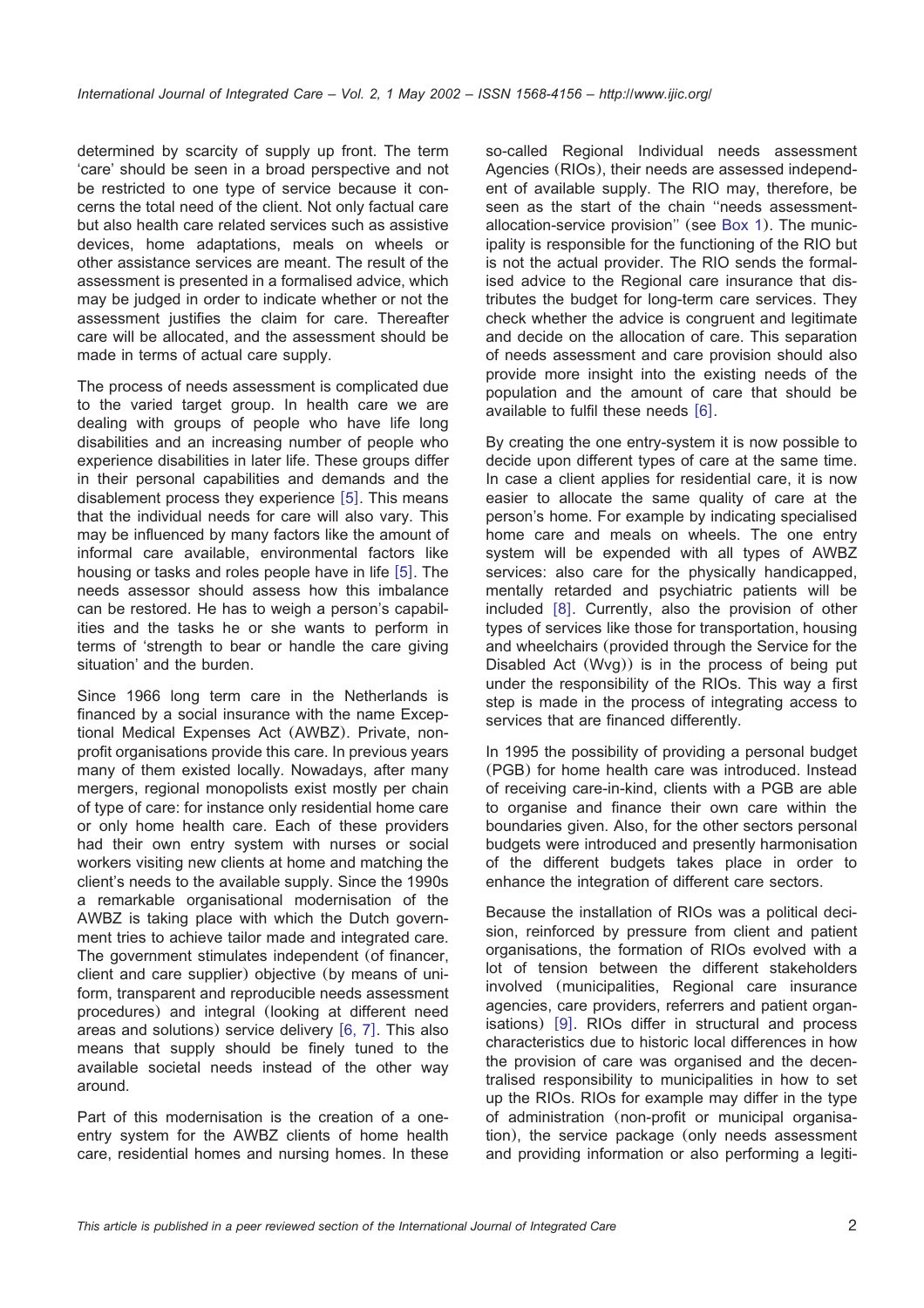#### <span id="page-2-0"></span>**Box 1** The service delivery process

#### **The service delivery process of long-term care provision can be divided in different phases**

The *pre-phase* consists of selection, entry (first contact) and application. During the selection phase the decision is made to apply for a service, this may be performed by the client or his environment or the client is referred by a professional (e.g. by a hospital, home-care institution, old peoples home/nursing home, general practitioner, municipality). The entry and application procedure may be with the RIO or in case of a mandatory construction, with a home-care organisation. The first contact may be done by telephone or physically by going to a central or peripheral office (e.g. municipality office).

In *the main-phase* the actual need assessment takes place. Depending on the demand and situation of the client more or less expertise is necessary to assess the clients need and to formulate the advice. We distinguish the following three working procedures for needs assessment:

- 1. *A short procedure*: needs assessment takes place by telephone or on paper.
- 2. *A standard procedure*: needs assessment takes place during a face to face contact (during a home visit). No specialists are consulted.
- 3. *An extensive procedure*: as the standard procedure, but discussion in a multy disciplinary team takes place and specialist may be consulted.

Procedures could also be divided on the basis of the type of application: first application (no information available yet), application for reassessment (previous formalised advice is outdated) or a renewed assessment (clients situation changed and other care is necessary). Another way of handling applications is according to urgency, sometimes a situation is that urgent that care is provided before the formalised advice is given. In *the post-phase* the allocation of care takes place. In this phase the Regional care insurance agencies, care providers and clients deal with each other. Although the post-phase is not their responsibility (because of independence), RIOs may influence this phase in the following ways:

- 1. In the formalised advice they may present a *range* for the amount of care that should be given. This way the care provider can vary the amount of care in time without the necessity for a reassessment or renewed assessment procedure.
- 2. They may anticipate on the post-phase by formulating *temporary alternative care options* in case the entitled care is not available yet (e.g. home-care in case of a waiting list for a home for the elderly).
- 3. They may present an *ultimate date at which care should be provided*, although this has no legal consequences yet.
- 4. They may present care providers only with the formalised advice or also give them the clients dossier, which means that the provider does not need to perform an assessment as well to deliver adequate care.
- 5. They may have structural discussion with care providers about groups of clients, types of formalised advices. The client judges this post-phase by the RIOs product: the content of the formalised advice. Also important in this phase is the access to deliver a complaint or objection against the decision made.

macy check and monitor waiting lists), performing needs assessment for other types of services (e.g. Wvg services or not) and if they gave a mandate to home care organisations to perform minor requests themselves or not. Some of these differences are presented in [Table 1.](#page-3-0)

The role, performance and effects of the RIOs is much debated  $[7, 10, 11]$  $[7, 10, 11]$  $[7, 10, 11]$ . It is thought that the RIOs led to more bureaucracy and inequalities in care provision. In 1999 a first start was made in conducting a national evaluation to assess the performance and development of the RIOs  $[12]$  $[12]$  $[12]$ . The results presented in this paper are derived from a part of this national evaluation, focusing on the quality of RIOs seen from a client perspective. Client quality is here defined as how clients judge the service [[13](#page-13-0)]. The degree of client satisfaction is an outcome from which inferences about the quality of the process and structure can be made [[14, 15](#page-14-0)].

The purpose of this study is to determine if and how the outcome quality from a client perspective of RIOs is related to RIOs structural and processes characteristics. Insight in factors relating to client quality (e.g. client satisfaction) can improve the needs assessment process.

### **Methods**

#### **Structure, process and outcome**

In order to evaluate the quality of performance of the RIO, three kinds of information are available: the structure, process and outcome. Structure is defined as ''physical and organisational properties and settings in which care is provided'', process is ''what is actually done for the client'', and outcome is ''what is accomplished for the client''. The quality of the structure will influence the quality of the process and the outcome  $[14, 15]$  $[14, 15]$  $[14, 15]$ .

To give an answer to the research question, information on the structural characteristics of RIOs was derived from a part of the national study performed among managers of the RIOs. They provided ''facts and figures" on the development of their RIO  $[9]$  $[9]$  $[9]$ . The way information on the process and outcome was gathered is presented below.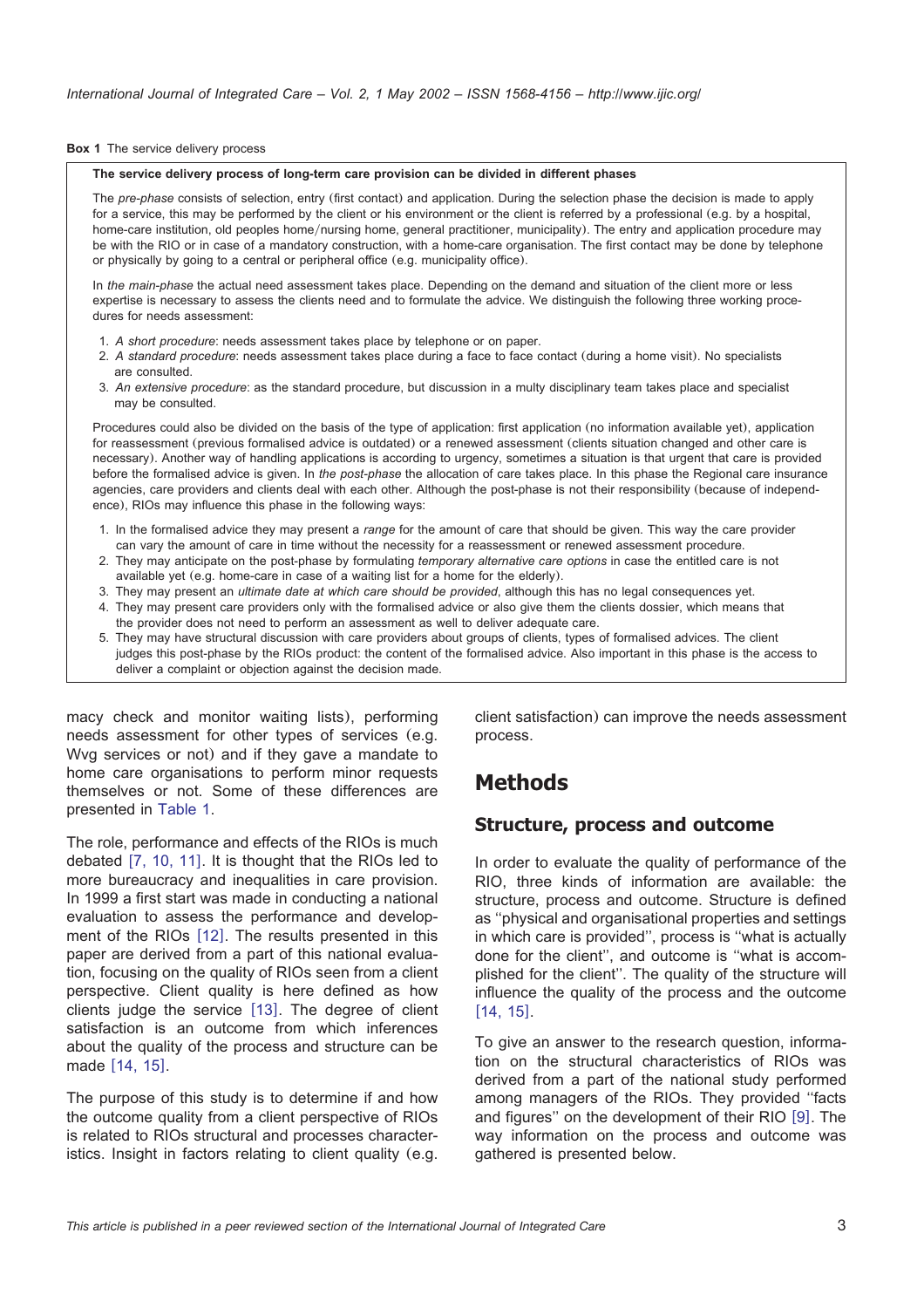<span id="page-3-0"></span>

|  |  | Table 1. Structural characteristics of regional individual needs assessment agencies |  |  |  |  |  |  |
|--|--|--------------------------------------------------------------------------------------|--|--|--|--|--|--|
|--|--|--------------------------------------------------------------------------------------|--|--|--|--|--|--|

|                                                                                         | All RIOs <sup>a</sup> $(n=73)$ |
|-----------------------------------------------------------------------------------------|--------------------------------|
| Administrative organisation                                                             |                                |
| Type of administration (%)                                                              |                                |
| non-profit organisation                                                                 | 71                             |
| municipal organisation                                                                  | 29                             |
| RIO has a client or user platform                                                       |                                |
| yes                                                                                     | 8                              |
| no                                                                                      | 87                             |
| in development                                                                          | 4                              |
| The RIO board is the formal employer of the personnel                                   |                                |
| yes                                                                                     | 56                             |
| no                                                                                      | 33                             |
| partly                                                                                  | 11                             |
| The RIO has employees detached by other organisations                                   |                                |
| yes, by home-care organisations                                                         | 20                             |
| yes, by hospitals                                                                       | 12                             |
| yes, municipal health offices                                                           | 22                             |
| yes, by municipalities                                                                  | 23                             |
| no                                                                                      | 45                             |
| Working area and tasks                                                                  |                                |
| Service package (%)                                                                     |                                |
| basic <sup>b</sup>                                                                      | 36                             |
| extensive <sup>c</sup>                                                                  | 63                             |
| Performing assessments for applications concerning the Service for the Disabled Act(%)d |                                |
| yes                                                                                     | 45                             |
| no                                                                                      | 55                             |
| <b>Working procedures</b>                                                               |                                |
| The RIO has protocols concerning the working procedures                                 |                                |
| yes                                                                                     | 62                             |
| no                                                                                      | 1                              |
| in development                                                                          | 29                             |
| other                                                                                   | $\,8\,$                        |
| Place were applications enter the RIO (%)                                               |                                |
| central office within the RIO                                                           | 83                             |
| peripheral office of the RIO                                                            | 18                             |
| patient transfer office within hospital                                                 | 48                             |
| offices of other organisations                                                          | 29                             |
| Mandate of small home-care requests <sup>e</sup> (%)                                    |                                |
| yes                                                                                     | 30                             |
| no                                                                                      | 70                             |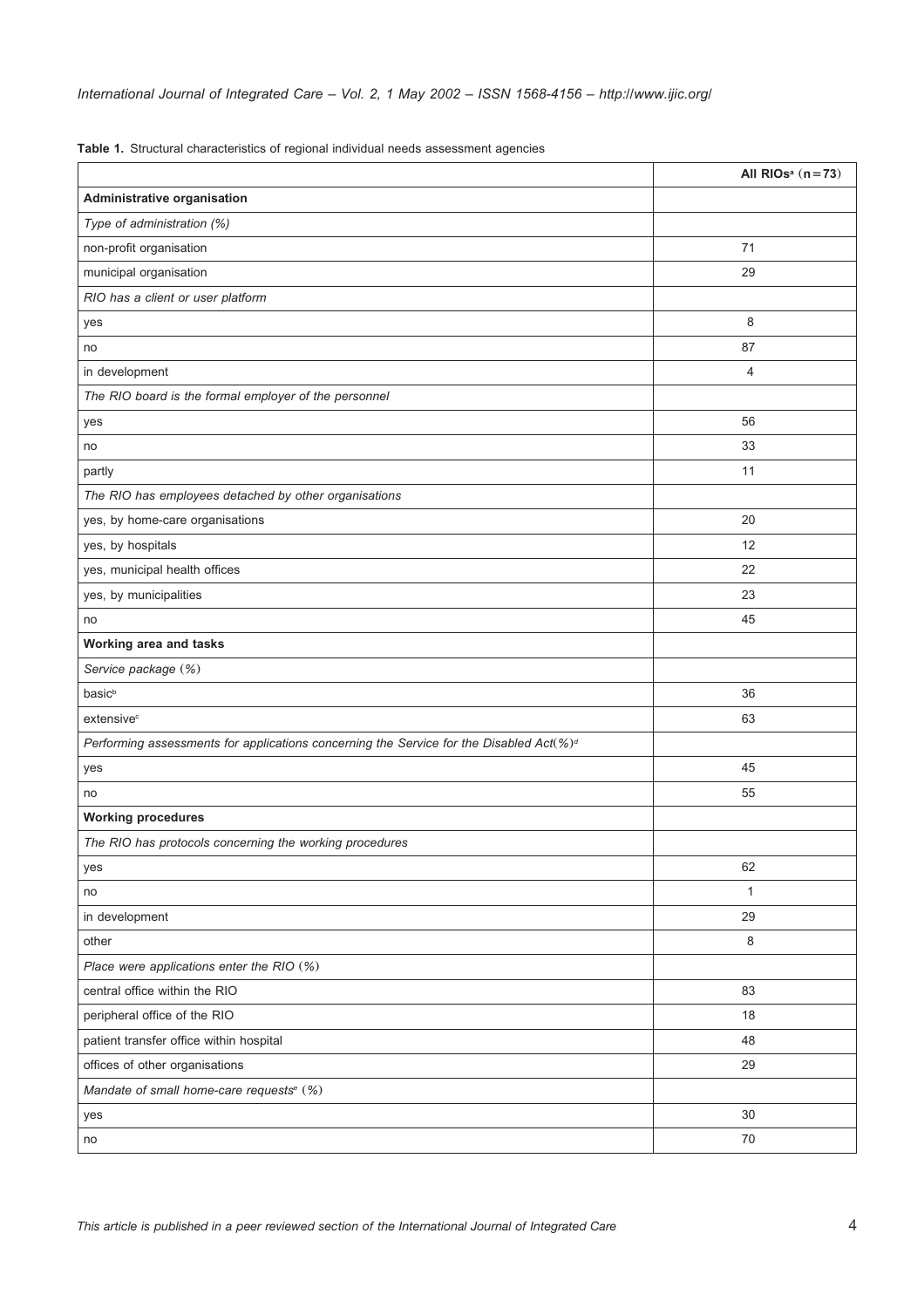|                                                                                     | All RIOs <sup>a</sup> $(n=73)$ |
|-------------------------------------------------------------------------------------|--------------------------------|
|                                                                                     |                                |
| Size of service region (number of inhabitants * 1000) (mean,<br>standard deviation) | 193.7 (119.4)                  |
| Number of municipalities the RIO works for (mean, standard<br>deviation)            | 6.3(4.4)                       |

**<sup>a</sup>**The figures are derived from a survey among the managing directors of 73 of the 85 RIOs existing ultimo 1999, providing facts and figures on the development of their RIO [[9](#page-13-0)]; **bneeds** assessment + information & advice; **basic + other types of services like performing a legitimacy** check; **<sup>d</sup>**transportation facilities, wheelchairs and small home adoptions; **<sup>e</sup>**unknown for 1 RIO.

# **Study design**

### **Selection of the RIOs**

From the 73 RIOs participating in the first part of the national evaluation  $[9]$  $[9]$  $[9]$  32 RIOs were selected for participation in this study. To reduce the influence of particular problems very small and very large RIOs may have, a selection was made on the basis of the number of inhabitants in the service region (RIOs who serve 120,000 to 350,000 inhabitants). Another selection was made on the basis of the number of municipalities the RIO works with (minimal 3 and maximal 11 municipalities). In this way the positive influence on efficacy and uniformity when only dealing with one or two municipalities is reduced. The influences of specific problems RIOs with very large numbers of inhabitants may encounter were excluded as well. The last selection was made on the basis of months of existence (start before 1-1-1999) of the RIO. In this way the influence of the quality of needs assessment procedures due to starting problems of younger RIOs was excluded. This resulted in 32 of the 73 RIOs meeting the criteria. A random sample of 20 RIOs from these 32 was approached for participation. For each RIO not able to participate a new one was drawn from the 12 remaining.

### **Selection of clients**

In order to select clients, a selection was made using the needs assessment procedures as described in [Box 1:](#page-2-0) the short, standard and extensive procedure. The three different procedures could lead to different experiences in satisfaction. Therefore, per RIO for each procedure, starting from a fixed point in time, the first 40 clients who where sent a 'formalised advise' were included in the study (120 clients per RIO in total). The total study period was 5 months, starting March 2001. Applications for reassessment and urgent cases were excluded.

## **Instruments**

### **Organisation and structure of the RIOs**

From the national study on facts and figures of the RIOs the following data were used for further analysis: service package, performing assessment for applications concerning the Service for the Disabled Act, mandate for small home-care requests, central entry point for application. Other data, as for example information on the number of employees, type of computerisation and use of protocols were not used for further analysis because these are frequently subject to change  $[9]$  $[9]$  $[9]$ .

### **RIO-form and client questionnaire**

For each of the 120 clients included, the RIO filled in a coded form to provide more detailed information on the needs assessment procedure of the client. Items on this RIO-form were: gender, age, living arrangements, first application of the client or not, type of needs assessment procedure, days between entry and formalised advise given, days between entry and home visit, number of contact moments with the client, type of advise (positive, negative or changed), referred by a professional or not, type of care demanded.

The RIOs sent the client a questionnaire with a code corresponding to that on the RIO form. The client returned the anonymous completed questionnaires in a postal envelope to the researches. All clients received a reminder after two weeks. The questionnaire consisted of items concerning:

Background information of the client: gender, age, assistance with filling in the questionnaire, selfassessed health and the Barthel Index  $(BI)$  [[16](#page-14-0)]. The BI was used to measure the degree of independence in activities of daily living (ADL). Scores: very severely disabled (0–4), severely disabled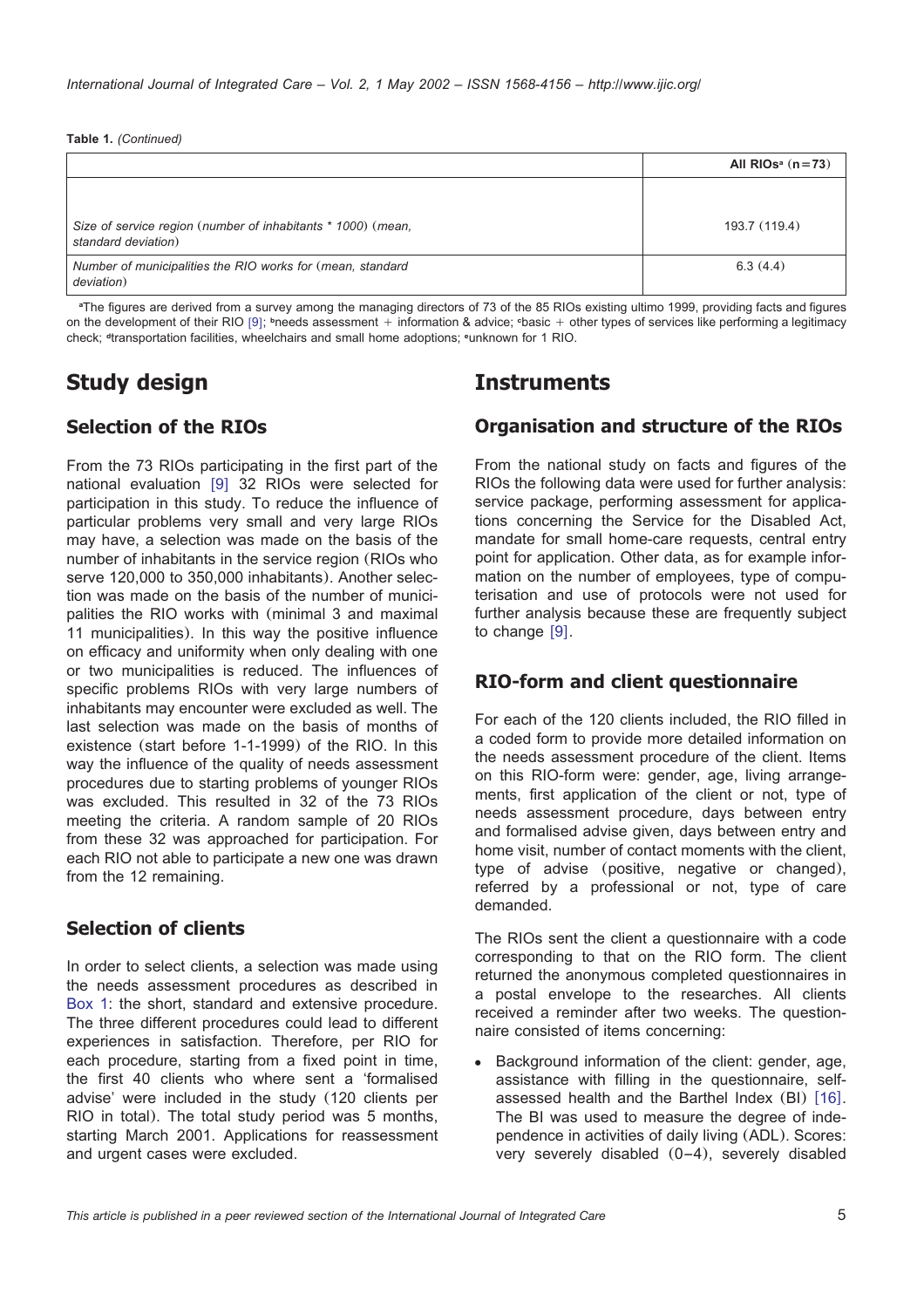|                                                                                         | <b>Total study</b><br>population $(n=32)$ | Participating<br>$RIO (n=18)$ | Non-participating<br>$RIO (n=14)$ |
|-----------------------------------------------------------------------------------------|-------------------------------------------|-------------------------------|-----------------------------------|
| Type of administration (%)                                                              |                                           |                               |                                   |
| non-profit organisation                                                                 | 69                                        | 61                            | 79                                |
| municipal organisation                                                                  | 31                                        | 39                            | 21                                |
| Service package (%)                                                                     |                                           |                               |                                   |
| basic <sup>b</sup>                                                                      | 38                                        | 22                            | 57                                |
| extensive <sup>c</sup>                                                                  | 63                                        | 78                            | 43                                |
| Performing assessments for applications<br>concerning the Service for the Disabled Actd |                                           |                               |                                   |
| yes                                                                                     | 38                                        | 33                            | 43                                |
| no                                                                                      | 63                                        | 67                            | 57                                |
| Mandate of small home-care requests <sup>e (%)</sup>                                    |                                           |                               |                                   |
| yes                                                                                     | 26                                        | 29                            | 21                                |
| no                                                                                      | 74                                        | 61                            | 69                                |
| Central office within the RIO where applications enter (%)                              |                                           |                               |                                   |
| yes                                                                                     | 78f                                       | 94                            | 57                                |
| no                                                                                      | 22                                        | 6                             | 43                                |

<span id="page-5-0"></span>**Table 2.** Regional Individual needs assessment agencies (RIOs): aspects of organisational structure of the total study population, non-participating and participating RIOs<sup>a</sup>

<sup>a</sup>The figures are derived from a survey among the managing directors of 73 of the 85 RIOs existing ultimo 1999, providing facts and figures on the development of their RIO [[9](#page-13-0)]; <sup>b</sup>needs assessment + information & advice; *basic + other types of services like performing a legitimacy* check; <sup>a</sup>transportation facilities, wheelchairs and small home adaptations; <sup>e</sup>n = 17; <sup>\*</sup> there is a significant difference (p-value<0.001) between participating and non-participating RIOs.

(5–9), moderately disabled (10–14), mildly disabled (15–19), independent (20).

- Clients judgement on aspects of the primary process of the RIOs service delivery (see [Table 4](#page-9-0)).
- Client satisfaction with the RIO service delivery process was measured with seven items used in a previously conducted study  $[17]$  $[17]$  $[17]$ . The item on satisfaction with ''the advised care'' was added. For each of the satisfaction items the user was asked to rate his or her satisfaction using the following scale: 5. very satisfied, 4. quite satisfied, 3. more or less satisfied, 2. not very satisfied, 1. not satisfied at all. The Cronbach's alpha coefficient of internal consistency reached 0.91 for the set of eight items. A RIO overall satisfaction score was calculated by adding the ratings of the valid responses and dividing this figure by the number of valid responses. Cases with three or more missing item responses were scored as missing for the RIO overall satisfaction score. To present the percentage of clients, who were 'not fully satisfied' with aspects of the service delivery process, the individual satisfaction scores were categorised into 'not fully satisfied' (scores 1 and 2) and 'satisfied' (scores 3, 4 and 5).

The client questionnaire, the RIO-form and the study procedures and logistics were tested in a pilot study with two RIOs.

## **Analysis**

For all statistical analysis the SPSS package version 9.0 for Windows 95 (Statistical Package Social Sciences International BV, Gorinchem, the Netherlands) was used. Variables were compared according to their distribution with chi-square or ANOVA analysis where appropriate. In order to determine the relation between client overall satisfaction and possible determinants, Mann-Whitney test, Kruskal-Wallis test, or Spearman Rank correlation was used where appropriate.

### **Results**

#### **Response**

*RIOs* All 32 RIOs had to be approached in order to find 20 RIOs agreeing to participate (38% nonresponse). Two of them dropped out before start of the study. Reasons for not wanting to participate and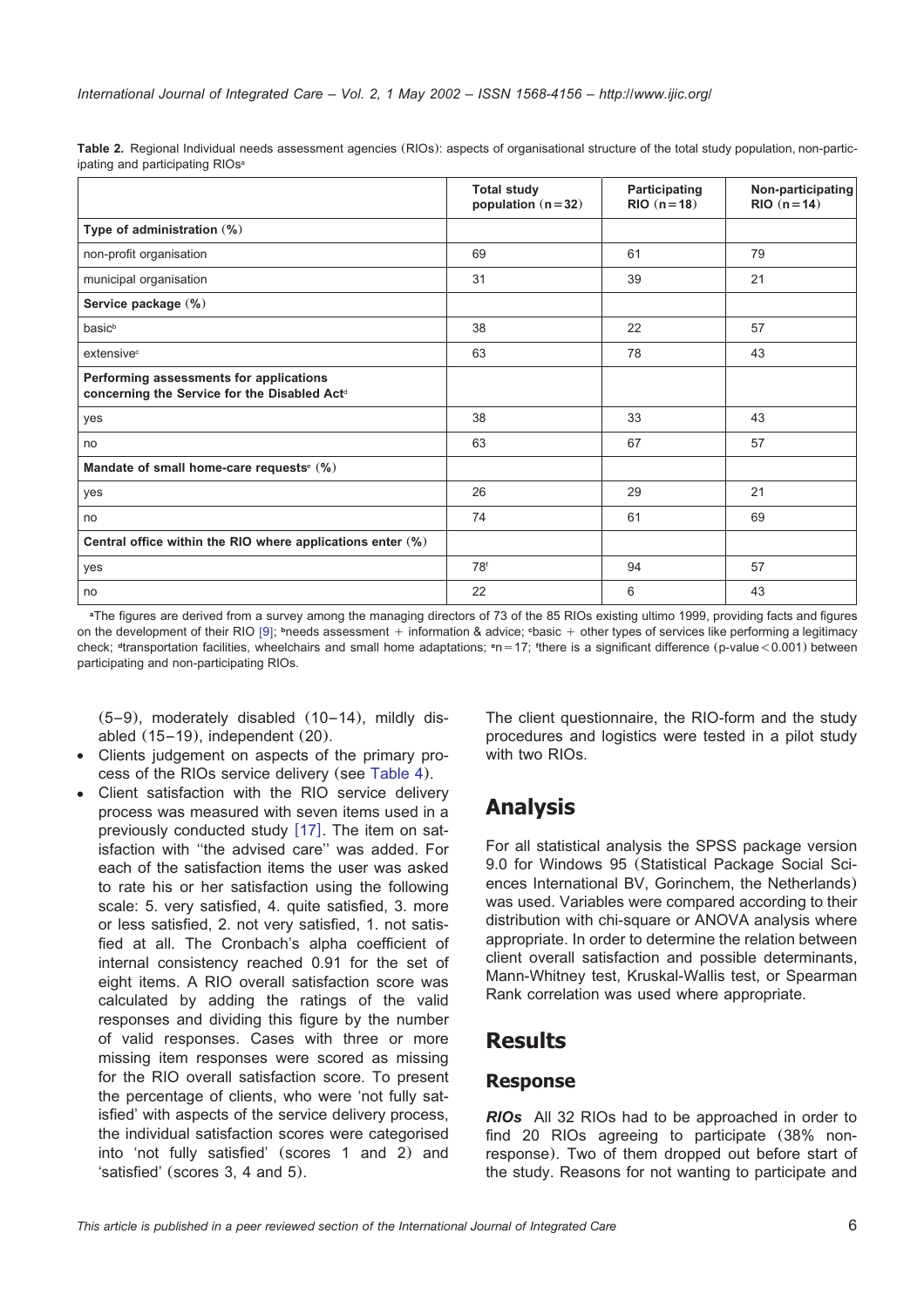for drop out were: shortness/sickness of staff, reorganisation, backlog in assessment of client applications, no time. Looking at organisational and structural differences between participating and non-participating RIOs, participating RIOs more often had a central entry point for application than those not participating (respectively 94% and 57%) ([Table 2](#page-5-0)). The participating RIOs also more often had a more extensive service package (respectively 78% and 43%). These differences were not significant.

*The RIO-form and client questionnaire* The 18 RIOs returned 1916 RIO forms (88.7% of the planned 2160). We received 1062 client questionnaires of which in 42 cases we did not receive the corresponding RIO forms. This implies that at least 1958 client questionnaires were sent. Some of the RIOs were not able to send all their 120 questionnaires, this because of logistical problems or because they did not manage to include 40 clients for the extensive working procedure within the time span of the study.

A client non-response analysis was made on the basis of the information on the RIO-forms. No significant differences were found for gender, age, the working procedure, the days between entry and the formalised advice, the days between entry and the home visit being performed, and the formalised advice. Respondents were significantly more often referred by a professional than non-respondents (56% and 49% respectively). On average they also had more contact with the RIOs than non-respondents did (with 1.4 and 1.2 times respectively).

### **Needs assessment procedures and differences in background characteristics**

In [Table 3](#page-7-0) the results of the RIO-form and client questionnaire are presented for those clients who returned the client questionnaire. As discussed before the total results of the RIO-form did not significantly differ from those clients who did not return the questionnaire. When looking at the results of the RIO-form they showed that almost three-quarter of the respondents was female. The group had a mean age of 72 years with a median of 77 years. More than half (53%) lived alone and for 45% of the clients it was their first application. Almost half (49%) of the clients was referred by a professional. On average it took 20 days (median 10) before the formalised advice was given. In case home visits are performed (during standard and extensive procedure) it took on average 21 days before the visit was made (median 10). In 92% of the cases the needs assessment resulted in a positive advice for the care demanded. Except for

gender, the background variables of clients differed significantly for the three assessment procedures. Clients who went through the extensive procedure were older, more often lived alone, and more often had applied for a service before. The time between entry and home visit or formalising the advice was longer and there were relatively more negative or changed advises. Within the short procedure the assessment mostly concerned requests for home care. Within the extensive procedure, especially requests for enrolment in old people and nursing homes were treated.

When looking at the results of the client questionnaire it was noticed that most clients received help with filling in the questionnaire, especially in case of the extensive procedure. The self-reported health could be called bad, 79% perceived their health as fair to poor. The Barthel Index indicated that 25% of the clients was very severely to moderately disabled. The degree of independence differed significantly between the working procedures; clients assessed within the extensive procedure were relatively more dependent.

### **Client experiences with the RIO: process and outcomes**

Client experiences with the RIO are presented in [Table](#page-9-0) [4.](#page-9-0) The vast majority (91%) of clients felt that the RIO could address all their questions concerning care or services. Almost a third of the clients stated that they did not receive a letter with the formalised advice. The percentage of clients receiving a letter and understanding it differed between procedures (80%, 80% and 60% for the short, standard and extensive procedure, respectively). In more than half of the cases other care possibilities than applied for were discussed, this percentage differs significantly between the procedures (44%, 56% and 55%, respectively). For all procedures more than half of the clients would appreciate it when other care possibilities were discussed. Nearly a quarter of the clients was offered the choice between a person-linked budget and regular care in kind (19%, 27% and 20%, respectively) but about 40% of all clients would appreciate having the choice. In the short procedure more often an ultimate date at which care should be provided was stated in the formalised advice than for the standard and extensive procedure (62%, 39% and 46%, respectively). Three quarters of the clients though would appreciate this being mentioned.

Almost half (46%) of the clients did not now how to put forward a complaint or objection against the deci-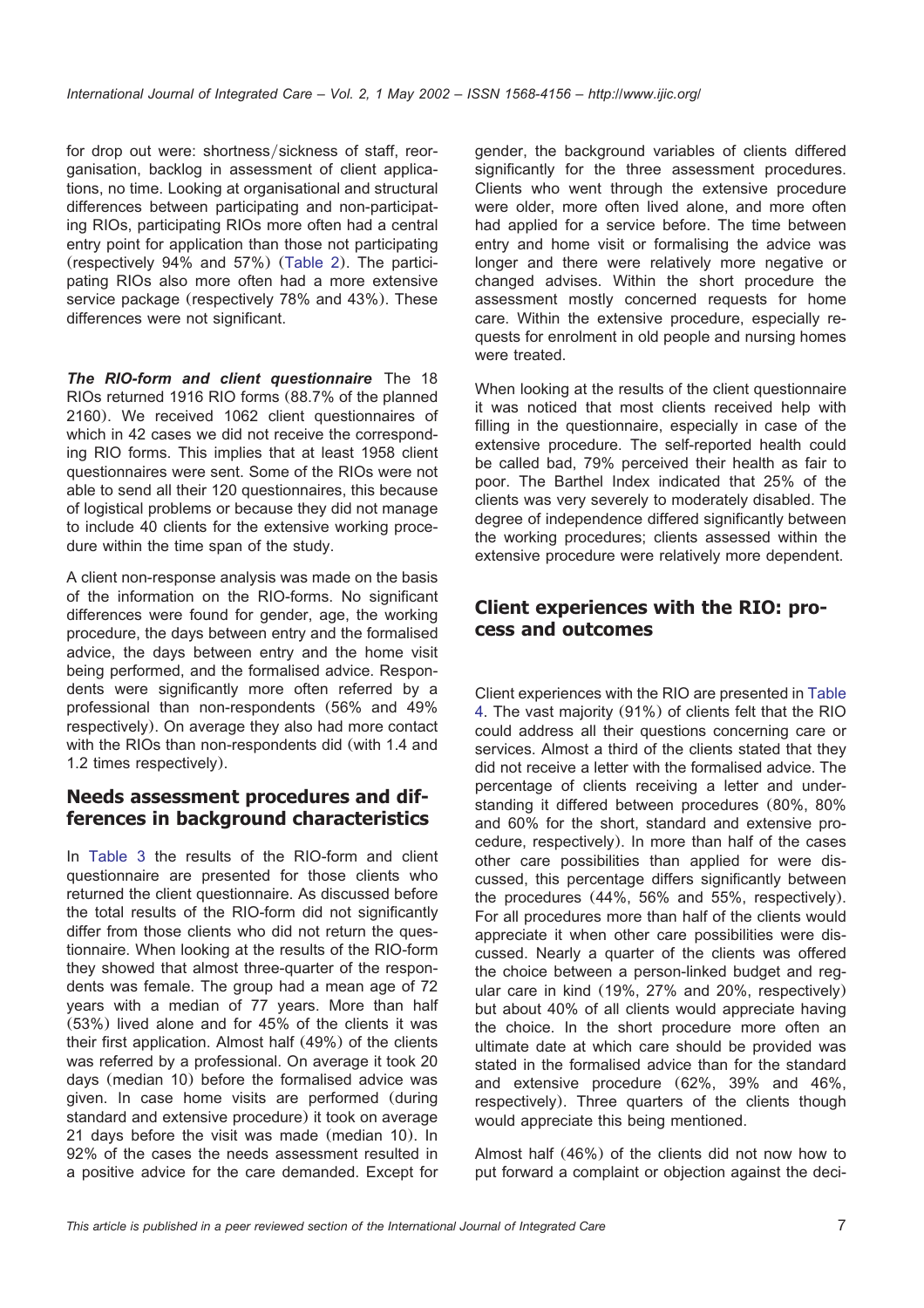|                                                                                   | Short procedure<br>$n = 293$ | <b>Standard</b><br>procedure<br>$n = 435$ | <b>Extensive</b><br>procedure<br>$n = 257$ | <b>Total</b><br>$n = 985^{\circ}$ |                 |
|-----------------------------------------------------------------------------------|------------------------------|-------------------------------------------|--------------------------------------------|-----------------------------------|-----------------|
| Figures based on RIO-form                                                         |                              |                                           |                                            |                                   |                 |
| Female (%)                                                                        | 75                           | 76                                        | 73                                         | 75                                |                 |
| Mean Age (SD)                                                                     | 67(17)                       | 70 (17)                                   | 80(10)                                     | 72 (16)                           | $***$           |
| P50 (P25-P75)                                                                     | 73 (56-79)                   | 76 (64.8-82)                              | 82 (77-86)                                 | $77(67-83)$                       |                 |
| Living alone (%)                                                                  | 51                           | 45                                        | 68                                         | 53                                | $***$           |
| Housing (%)                                                                       |                              |                                           |                                            |                                   |                 |
| living independently                                                              | 95                           | 92                                        | 79                                         | 89                                | $***$           |
| living dependently                                                                | 5                            | 8                                         | 21                                         | 11                                |                 |
| First application (%)                                                             | 48                           | 53                                        | 30                                         | 45                                | $***$           |
| Enrolled/referred by (%)                                                          |                              |                                           |                                            |                                   |                 |
| personally/family/friends                                                         | 41                           | 61                                        | 48                                         | 51                                | $***$           |
| professional                                                                      | 59                           | 39                                        | 53                                         | 49                                |                 |
| Days between entry and<br>formalised advice                                       |                              |                                           |                                            |                                   |                 |
| mean (SD)                                                                         | 9.8(18.2)                    | 21.2(29.6)                                | 30.7(27.6)                                 | 20.3 (27.3)                       | $***$           |
| P50 (P25-P75)                                                                     | $3(0-11)$                    | $10(5 - 24.5)$                            | $22(11-43)$                                | $10(3 - 25.5)$                    |                 |
| Days between entry and home visit                                                 |                              |                                           |                                            |                                   |                 |
| mean (SD)                                                                         | n.a.                         | 19.8 (28.6)                               | 26.0 (34.9)                                | 22.0 (31.2)                       |                 |
| P50 (P25-P75)                                                                     |                              | $9.0(4.0-22.0)$                           | $15.5(7.0-35.3)$                           | $11.0(5.0-28.0)$                  | $\star$         |
| Days between home visit and<br>formalised advice                                  |                              |                                           |                                            |                                   |                 |
| mean (SD)                                                                         | n.a                          | 2.0(5.5)                                  | 6.4(9.7)                                   | 3.6(7.6)                          | $***$           |
| P50 (P25-P75)                                                                     |                              | $0(0-1)$                                  | $5(0-8)$                                   | $0(0-5)$                          |                 |
| Number of times contact with<br>client: mean (SD)                                 | 1.3(1.6)                     | 1.4(1.1)                                  | 1.4(0.8)                                   | 1.4(1.2)                          |                 |
| Advice on assessment (%)                                                          |                              |                                           |                                            |                                   |                 |
| Positive                                                                          | 97                           | 92                                        | 88                                         | 92                                | $***$           |
| negative or changed                                                               | 4                            | 8                                         | 12                                         | 8                                 |                 |
| Demand (%)                                                                        |                              |                                           |                                            |                                   |                 |
| home care                                                                         | 88                           | 62                                        | 11                                         | 57                                | $***$           |
| partly institutional care                                                         | $\mathbf{1}$                 | 5                                         | 17                                         | $\overline{7}$                    | $***$           |
| enrolment residential home                                                        | $\overline{2}$               | 19                                        | 51                                         | 22                                | $***$           |
| enrolment nursing home                                                            | 4                            | 5                                         | 28                                         | 11                                | $***$           |
| welfare services                                                                  |                              | $\mathsf{O}\xspace$                       | 0                                          | $\Omega$                          |                 |
| transportation services (SDA)                                                     | 3                            | $\sqrt{3}$                                | $\mathsf{O}\xspace$                        | 2                                 | $\star$         |
| wheelchairs (SDA)                                                                 | 0                            | $\mathbf{1}$                              |                                            | $\mathbf{1}$                      |                 |
| home adaptations (SDA)                                                            | $\mathbf{1}$                 | $5\,$                                     | 2                                          | 3                                 | $^{\star\star}$ |
| Figures based on client<br>questionnaire                                          |                              |                                           |                                            |                                   |                 |
| Received help with filling the<br>questionnaire %<br>Number of persons client had | 48                           | 61                                        | 86                                         | 64                                | $***$           |

<span id="page-7-0"></span>**Table 3.** Differences in client characteristics between working procedures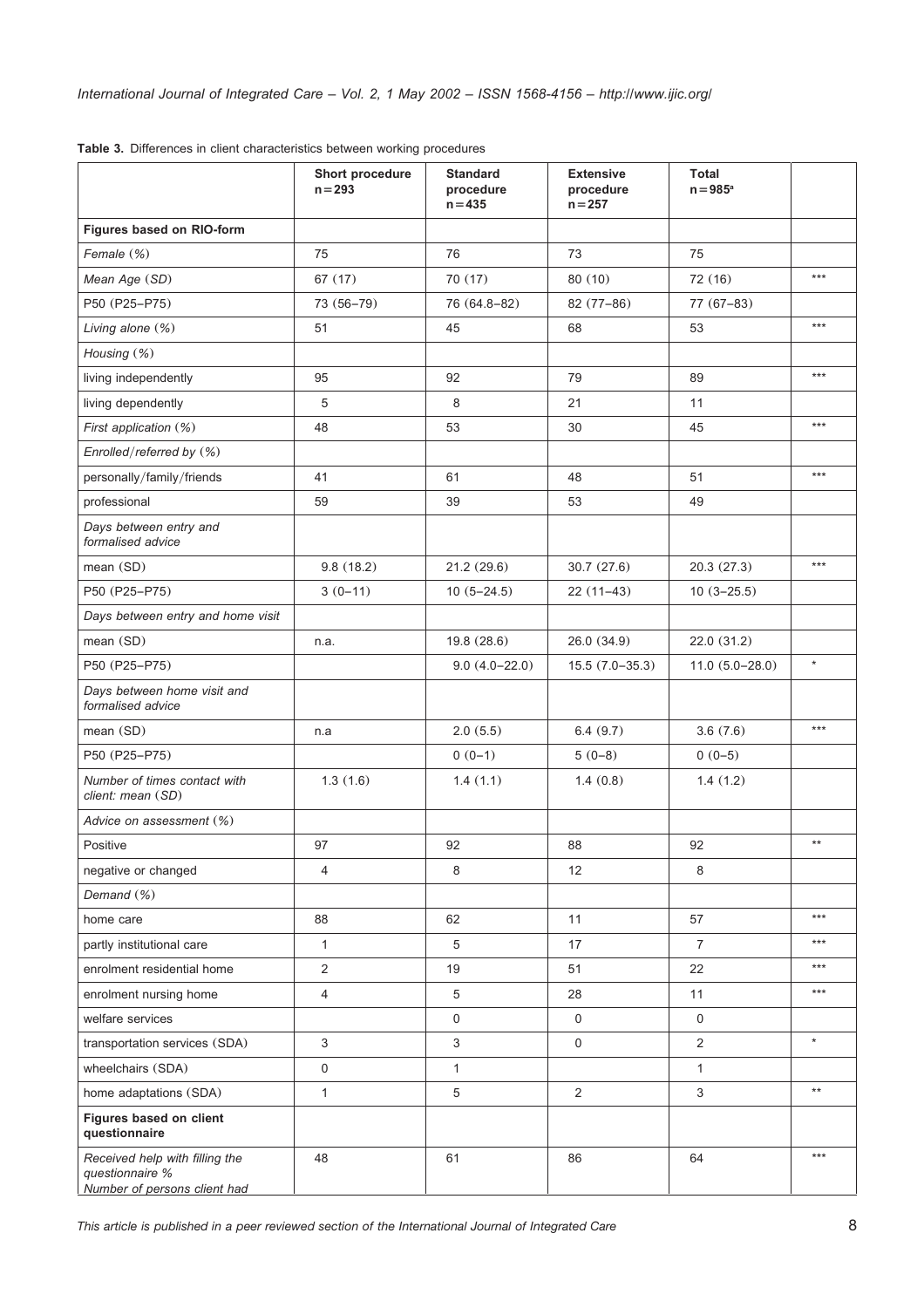|                                       | Short procedure<br>$n = 293$ | <b>Standard</b><br>procedure<br>$n = 435$ | <b>Extensive</b><br>procedure<br>$n = 257$ | <b>Total</b><br>$n = 985^{\circ}$ |       |
|---------------------------------------|------------------------------|-------------------------------------------|--------------------------------------------|-----------------------------------|-------|
| contact with                          |                              |                                           |                                            |                                   |       |
| none                                  | 12                           | 5                                         | 6                                          | $\overline{7}$                    | $**$  |
| one or two                            | 65                           | 67                                        | 65                                         | 66                                |       |
| three and more                        | 23                           | 29                                        | 29                                         | 27                                |       |
| Self reported health (%)              |                              |                                           |                                            |                                   |       |
| excellent-good                        | 23                           | 23                                        | 15                                         | 21                                |       |
| fair                                  | 30                           | 29                                        | 30                                         | 29                                |       |
| moderate-poor                         | 46                           | 49                                        | 56                                         | 50                                |       |
| Barthel Index, mean (SD) <sup>b</sup> | 17(4.1)                      | 16(4.5)                                   | 14(5.4)                                    | 16(4.8)                           | $***$ |
| P50 (P25-P75)                         | $18.5(15-20)$                | $18(14-20)$                               | $16(11-19)$                                | $18(14-20)$                       |       |

**Table 3.** *(Continued)*

**<sup>a</sup>**Total not equal to ns1062: in 77 cases the procedure is unknown; **<sup>b</sup>**Barthel Index range 1 very disabled-20 independent; P50 (P25–P75): median with 25th and 75th percentile; SDA = Service for the Disabled Act; \*p < 0.05, \*\*p < 0.01, \*\*\*p < 0.001.; n.a. = not applicable; SD = standard deviation.

sion made. Of the clients having inmates giving informal care (45%), 75% thought that the amount of informal care given was taken into account sufficiently. Although 90% agreed with the outcome of the assessment, for a fifth of all clients it was not clear how the RIO arrived at the advice. In more than half (56%) of the cases clients did not know what would happen once the advice was given. For the short, standard and extensive procedure these figures were respectively 34%, 47% and 52%.

### **Client satisfaction with aspects of the needs assessment process**

In general overall satisfaction with the RIO was high and did not significantly differ between the working procedures ([Table 5](#page-10-0)). When looking at item level, in most cases the percentage of clients being not fully satisfied was the highest for the short procedure. Only when satisfaction about the advised care was concerned more clients in the standard procedure were not fully satisfied. About a quarter (26%) of the clients was not fully satisfied with the quality of information they received from the RIO. Almost a quarter (23%) was not fully satisfied about the access and time period between entry and receiving the advice. In general clients were most satisfied about the service (86%). When asking clients to judge the satisfaction with all aspects in one item, then a fifth of the clients that went through the standard procedure was not fully satisfied.

### **Aspects related to overall satisfaction with the RIO**

A RIO overall satisfaction score was calculated for 945 (89%) of the 1062 respondents. The non-parametric Kruskal-Wallis test showed that there is a significant difference in overall satisfaction between the 18 RIOs (alpha=0.034). The scores range from 3.97 (SD 0.69) to 4.42 with a mean overall score of 4.11 (SD 0.74). When removing the scores of two outlying RIOs (scores 4.42 and 4.40, respectively) no differences in satisfaction exist between the 16 remaining RIOs. The two outlying RIOs did not obviously differ from the other RIOs when looking at structural characteristics as presented in [Table 1.](#page-3-0)

In order to see which items are related to client satisfaction with the RIO, all the items in [Table 2,](#page-5-0) [3](#page-7-0) (except demand) and 4 were related to the client's overall satisfaction scores. Because of the number of tests performed a p-level of 0.01 was considered as significant. The analysis first was performed with all the RIOs and then without the two outlying RIOs, both methods led to the same results, presented in [Table](#page-11-0) [6.](#page-11-0) As shown in [Table 6](#page-11-0) most relating items concerned the outcome and process. Because the structure of RIOs concerns another level of information gathering, in [Table 7](#page-12-0) satisfaction scores per type of RIO are presented. For none of the structural characteristics an association with the overall satisfaction score of the client was found.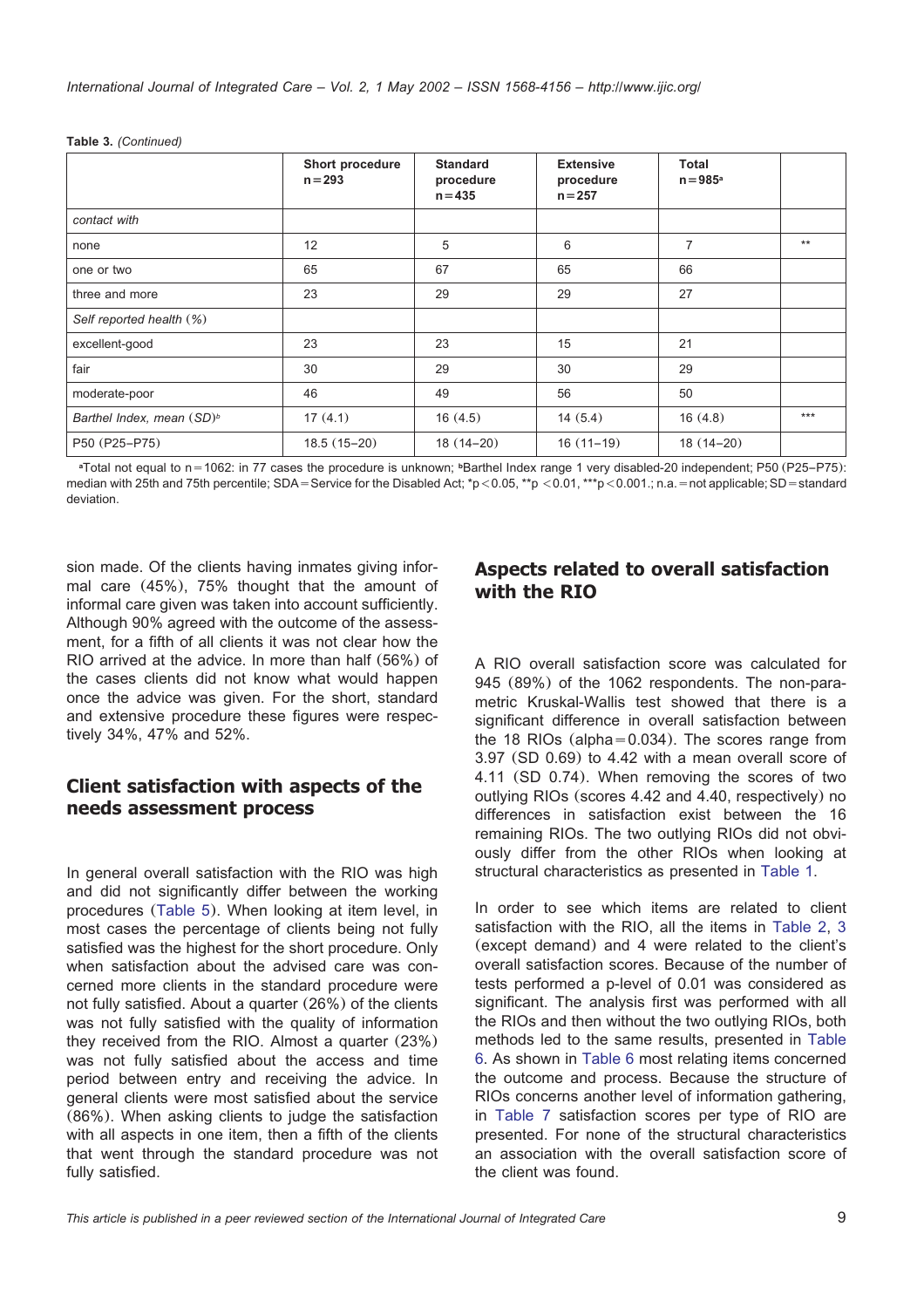| Aspects of process                                                                                                                 | Na  | Answer $(\%)$ | <b>Difference</b><br>between<br>procedures <sup>b</sup> |
|------------------------------------------------------------------------------------------------------------------------------------|-----|---------------|---------------------------------------------------------|
| RIO was able to address all questions clients had                                                                                  | 954 | 91            |                                                         |
| Client received letter with formalised advice                                                                                      | 981 | 69            |                                                         |
| Care possibilities other than applied for were discussed                                                                           | 964 | 52            | $\star\star$                                            |
| A choice between a person-linked budget or regular care<br>in kind was given                                                       | 905 | 23            | $\star$                                                 |
| One did reckon with the amount of care the informal<br>carer giver gives                                                           | 467 | 40            |                                                         |
| An ultimate date at which care should be provided was<br>stated in formalised advice                                               | 754 | 47            | $***$                                                   |
| The range of amount of care was stated in formalised<br>advice (e.g. 4 to 8 hours home care)                                       | 645 | 47            | $\star$                                                 |
| Temporary alternative care is mentioned in case entitled<br>care is not available (e.g. in case of waiting lists)                  | 534 | 34            |                                                         |
| <b>Outcomes</b>                                                                                                                    |     |               |                                                         |
| Client understands letter with formalised advice                                                                                   | 676 | 76            | $\star\star$                                            |
| Client knows how to put forward a complaint/objection<br>against decision                                                          | 999 | 54            |                                                         |
| Client appreciates discussion of care possibilities other<br>than applied for                                                      | 964 | 58            |                                                         |
| Client appreciates given the choice between a<br>person-linked budget or regular care in kind                                      | 904 | 40            |                                                         |
| Client is of opinion that one did reckon enough with the<br>amount of care the informal care giver gives                           | 467 | 40            |                                                         |
| Client agrees with the formal advice given                                                                                         | 972 | 90            |                                                         |
| It is clear to the client how the RIO arrived at the<br>formalised advice                                                          | 973 | 78            |                                                         |
| Client appreciates it when ultimate date at which care<br>should be provided is stated in formalised advice                        | 754 | 75            |                                                         |
| Client appreciates it when range of amount of care is<br>stated in formalised advice (e.g. 4 to 8 hours home care)                 | 645 | 62            |                                                         |
| Client appreciates it when alternative care is mentioned in<br>case entitled care is not available (e.g. in case of waiting lists) | 534 | 71            |                                                         |
| Client states the number of persons he/she had contact<br>with as ok.                                                              | 976 | 87            |                                                         |
| Client knows what will happen further, now the<br>formalised advice is given                                                       | 958 | 56            | $***$                                                   |

<span id="page-9-0"></span>**Table 4.** Clients experiences with the RIO, differences between procedures

**<sup>a</sup>** number of applicable answers; **<sup>b</sup>** significant differences between working procedures; short, standard and extensive; \*p-0.05; \*\*p-0.01;  $***p<0.001$ .

## **Discussion**

### **Results**

The purpose of this study was to determine if and how the outcome quality from a client perspective of Regional Individual Needs Assessment Agencies

(RIOs) is related to the processes and structure of these RIOs. Although most clients agreed with the given advice (90%) and 92% received the type of care they asked, and satisfaction in general was high (82%), when looking at the needs assessment process the percentages not fully satisfied clients varied from 10% to 29% among items and working procedures.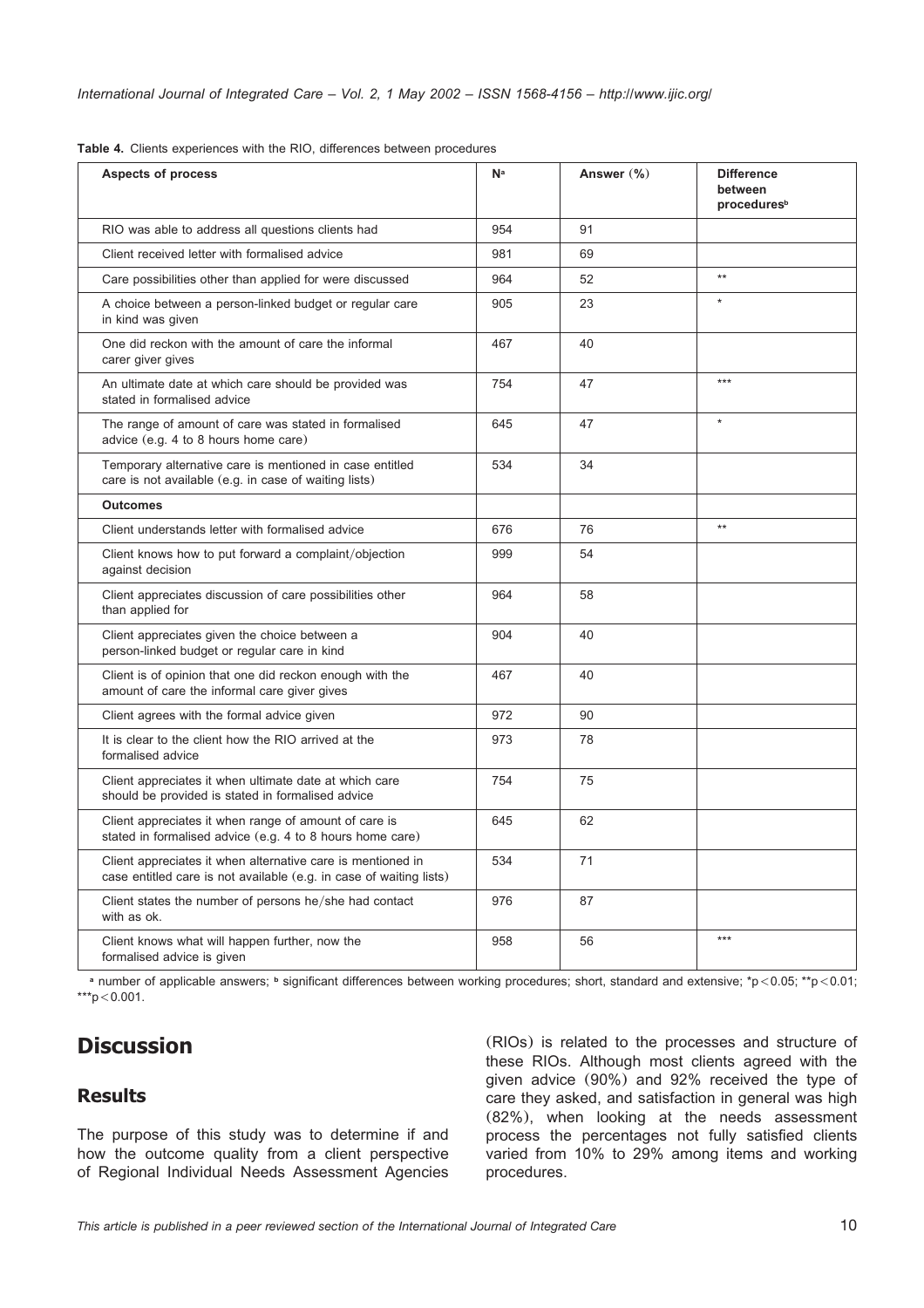|                                                                                                     | <b>Short</b><br>procedure | <b>Standard</b><br>procedure | <b>Extensive</b><br>procedure | Total          |
|-----------------------------------------------------------------------------------------------------|---------------------------|------------------------------|-------------------------------|----------------|
| Percentage 'not fully satisfied' clients                                                            |                           |                              |                               |                |
| 1. quality of information                                                                           | 29                        | 25                           | 25                            | 26             |
| 2. access                                                                                           | 29                        | 22                           | 23                            | 24             |
| 3. co-operation                                                                                     | 23                        | 22                           | 19                            | 22             |
| 4. competence                                                                                       | 20                        | 14                           | 14                            | 16             |
| 5. service                                                                                          | 18                        | 14                           | 10                            | 14             |
| 6. own opinion                                                                                      | 18                        | 19                           | 13                            | 17             |
| 7. time period                                                                                      | 24                        | 22                           | 23                            | 23             |
| 8. advised care                                                                                     | 17                        | 23                           | 20                            | 21             |
| RIO-satisfaction score <sup>b</sup>                                                                 | 4.1(0.8)                  | 4.1(0.8)                     | 4.1(0.7)                      | 4.1(0.7)       |
| P50 (P25-P75) <sup>c</sup>                                                                          | $4.1(3.6-4.8)$            | $4.3(3.8-4.8)$               | $4.3(3.8 - 4.8)$              | $4.3(3.8-4.8)$ |
| Percentage not fully satisfied clients when<br>judging all aspects together $(1$ item) <sup>d</sup> | 16                        | 20                           | 17                            | 18             |

<span id="page-10-0"></span>**Table 5.** Client satisfaction with aspects of the RIOs needs assessment process<sup>a</sup>

**<sup>a</sup>**Of the 1062 clients 1002 answered 1 or more items concerning this table; **<sup>b</sup>**For 945 clients a RIO satisfaction score could be calculated. Range 1 not satisfied at all – 5 very satisfied; **<sup>c</sup>**P50 (P25–P75): median with 25th and 75th percentile; **<sup>d</sup>**taking all aspects into account, how satisfied are you about the assessment of your application?

When transparency of the needs assessment procedure is concerned the quality of information is important. More than a quarter was not fully satisfied with the quality of information they received. A high percentage of clients would appreciate it if the formalised advice contains an ultimate date for realisation of care, a range for the amount of care to be realised, and an indication of temporary alternative care in case the advised care cannot be delivered. More than half of the clients did not know what would happen after the advice was given or how to put forward a complaint. These items were significantly related to satisfaction and are, therefore, important to pay attention to.

Where efficiency is concerned improvements could be made as well. Almost a quarter of the clients was not fully satisfied with the time period between entry and the formalised advice. The time period was especially long for the standard and extensive procedure. In these cases also a home visit was performed, the organisation of which seemed to consume most of the time. After the visit, the formalised advice was given within a couple of days. Also the number of persons clients had contact with is related to the level of satisfaction. Almost a quarter was not fully satisfied about the competence of the professional involved in the process.

The fact that 92% of the clients received a positive advice, meaning that they received the type of care they applied for, raises the discussion if efficiency improvements could be made. Why maintaining an expensive needs assessment system when most requests are honoured? Of course the amount of care has to be decided upon, but is it really necessary to assess all types of requests the way it is organised now? More attention should be paid to standardisation of certain types of requests. This would also have an effect on the speed of the needs assessment process.

When looking at integration of care, in most cases (91%) clients stated that the RIO could address all their care questions. It is, therefore, remarkable that almost half of the clients stated that other options for care or services than applied for were not discussed and that more than half of all clients would have appreciated to have this opportunity. The range of services RIOs offered had no influence on client satisfaction, but from a political point of view expanding the tasks of RIOs with for example needs assessment for services of the Service for the Disabled Act is seen as an improvement of professionallity and integration of care  $[18]$  $[18]$  $[18]$ . Like is stated by Øvretveit [[13](#page-13-0)], the way in which clients judge or perceive a health service is related to what they think the service will or should provide. A client is dissatisfied when their experience of the service is less than their expectations or assumptions. So when clients know what to expect from the RIO (what is the type and range of service delivery) it is likely that the organisation and structure does not influence the satisfaction level, as we found in this study. When expectations are low (for example because of lack of information) then there is less reason for dissatisfaction. Most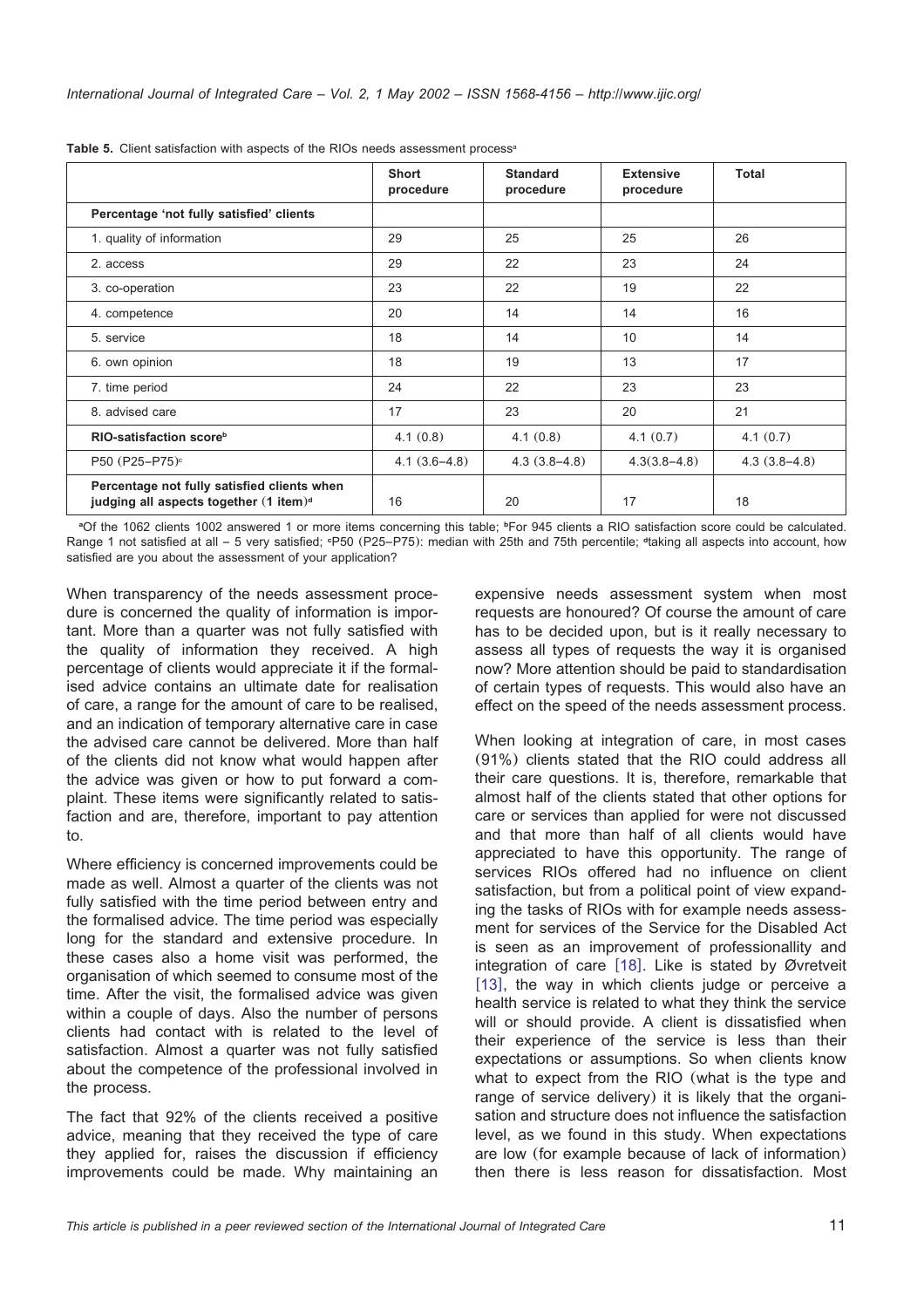<span id="page-11-0"></span>**Table 6.** Aspects associated with RIO overall satisfaction

| <b>Background variables</b>                                                                                       |        |
|-------------------------------------------------------------------------------------------------------------------|--------|
| First application client                                                                                          | X      |
| Client received help with filling the questionnaire                                                               | X      |
| Day's between entry and advice                                                                                    | x      |
| Day's between entry and home visit                                                                                | X      |
| Client is a woman                                                                                                 | X      |
| Client lives independent                                                                                          | X      |
| Client lives alone                                                                                                | X      |
| Age                                                                                                               | X      |
| Self reported health                                                                                              | x      |
| Aspects of the process                                                                                            |        |
| RIO was able to address all questions clients had                                                                 | $++$   |
| Temporary alternative care is mentioned in case entitled care is not available (e.g. in<br>case of waiting lists) | $++$   |
| The range of amount of care was stated in formalised advice (e.g. 4 to 8 hours home<br>care)                      | $++$   |
| Care possibilities other than applied for were discussed                                                          | $++$   |
| The number of persons the client had contact with                                                                 | $++$   |
| An ultimate date at which care should be provided was stated in formalised advice                                 | х      |
| A choice between a person-linked budget or regular care in kind was given                                         | X      |
| <b>Outcomes</b>                                                                                                   |        |
| Client is of opinion that one did reckon enough with the amount of care the informal<br>care giver gives          | $++$   |
| It is clear to the client how the RIO arrived at the formalised advice                                            | $++$   |
| Client agrees with the formal advice given                                                                        | $++ +$ |
| Client states that number of persons they had contact with is ok                                                  | $++$   |
| Client knows what will happen further, now the formalised advice is given                                         | $++ +$ |
| Client knows how to put forward a complaint/objection against decision                                            | $++$   |
| Client appreciates it when a temporary alternative is mentioned in case entitled care is<br>not available         | $++$   |
| Client understands letter with formalised advice                                                                  | $++$   |
| Client appreciates it when ultimate date at which care should be provided is stated in<br>formalised advice       | $++$   |
| Client appreciates the choice between a person-linked budget or regular care in kind                              | $++$   |
| Client received a positive advice                                                                                 | х      |
| Client appreciates the discussion of care possibilities other than applied for                                    |        |
|                                                                                                                   | х      |
| Client is of opinion that one did reckon enough with the amount of care the informal<br>care giver gives          | x      |

*xtested but not significantly related to overall satisfaction score; <sup>++</sup>significant at 0.01 level; <sup>+++</sup>significant at 0.001 level; Mann-Whitney test* or Spearman Rank correlation where appropriate.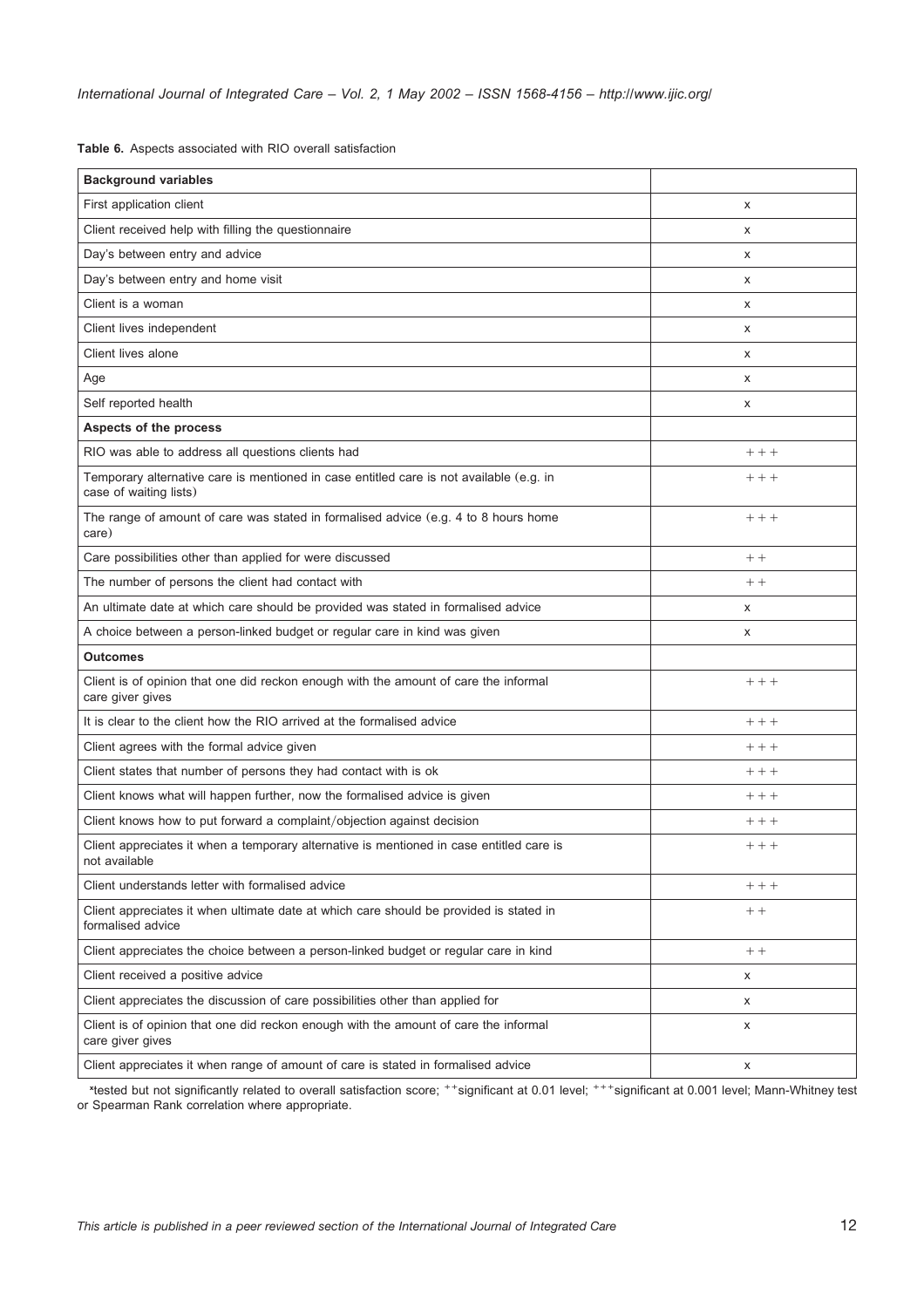<span id="page-12-0"></span>Table 7. RIO structure<sup>a</sup> and satisfaction scores

|                                                                                   | <b>Clients</b><br>n (%) | <b>RIO</b> overall<br>satisfaction<br>scoreb<br>mean(SD) | Not fully<br>satisfied<br>clients<br>1 item <sup>c</sup><br>(%) |
|-----------------------------------------------------------------------------------|-------------------------|----------------------------------------------------------|-----------------------------------------------------------------|
| Type of administration                                                            |                         |                                                          |                                                                 |
| non-profit organisation                                                           | 590 (38)                | 4.1(.7)                                                  | 18                                                              |
| municipal organisation                                                            | 355(62)                 | 4.1(.7)                                                  | 19                                                              |
| <b>Service Package</b>                                                            |                         |                                                          |                                                                 |
| basic <sup>d</sup>                                                                | 224(26)                 | 4.1(.7)                                                  | 19                                                              |
| extensive <sup>e</sup>                                                            | 721 (74)                | 4.1(.8)                                                  | 18                                                              |
| Performing assessments for the Service for the<br><b>Disabled Act<sup>®</sup></b> |                         |                                                          |                                                                 |
| yes                                                                               | 321(44)                 | 4.1(.7)                                                  | 17                                                              |
| no                                                                                | 624 (56)                | 4.1(.8)                                                  | 19                                                              |
| Mandate of small home care requests <sup>9</sup>                                  |                         |                                                          |                                                                 |
| yes                                                                               | 36(27)                  | 4.1(.8)                                                  | 20                                                              |
| no                                                                                | 653 (73)                | 4.1(.7)                                                  | 18                                                              |
| Central office within the RIO where applications<br>enter                         |                         |                                                          |                                                                 |
| yes                                                                               | 915 (97)                | 4.1(.7)                                                  | 18                                                              |
| no                                                                                | 30(3)                   | 4.0(.8)                                                  | 24                                                              |

<sup>a</sup>structure aspects from the study of Schrijvers et al. [[9](#page-13-0)]; <sup>b</sup>range 1 not satisfied at all - 5 very satisfied; <sup>et</sup>aking all aspects into account, how satisfied are you about the assessment of your application?; dneeds assessment + information & advice; *basic + other types of services like* performing a legitimacy check; <sup>f</sup>transportation facilities, wheelchairs and small home adaptations; <sup>g</sup>unknown for 1 RIO; SD = standard deviation.

clients do not have personal experience with other RIOs to compare with. This could be an explanation for the finding that the working procedure does not influence the level of satisfaction. It is the details and personal experiences with the RIO, which compile the level of satisfaction.

### **Limitations of the study**

We realise that the study has some restrictions. In selecting the 32 RIOs the figures are not representing the general Dutch situation but those of the modal RIO. Because a selection was made on the basis of the population density and the number of municipalities RIOs work with, no inferences could be made about the effect of these factors on satisfaction.

Looking at RIOs reasons for non-participation, it is possible that participating RIOs were better organised. They more often had a central entry point within the RIO, which would make the inclusion of clients easier and RIOs more likely to participate. They also more often had an extensive service package, which could be an indication of being better organised/more professional. These factors may bias the satisfaction levels, implying that the percentage of clients not fully satisfied is an underestimation.

### **Implications**

Legally the post-phase ([Box 1](#page-2-0)) is not the concern of the RIO, but it seems necessary to provide clients with more information explaining what will happen after they received the formalised advice. Here we also have to note that satisfaction with the needs assessment process and the RIO does not guarantee satisfaction with the total chain of service delivery. Waiting lists and actual care provision are the concern of the Regional care insurance agencies but the quality of this post-phase will have an impact on the client's overall satisfaction with service delivery and the care provided. The main goal of clients is not needs assessment but the actual delivery of services fitting their needs. If the last stagnates because of waiting lists and organisational gaps, the care indications formulated in the advice are without value. In this respect, assessing the quality of the post-phase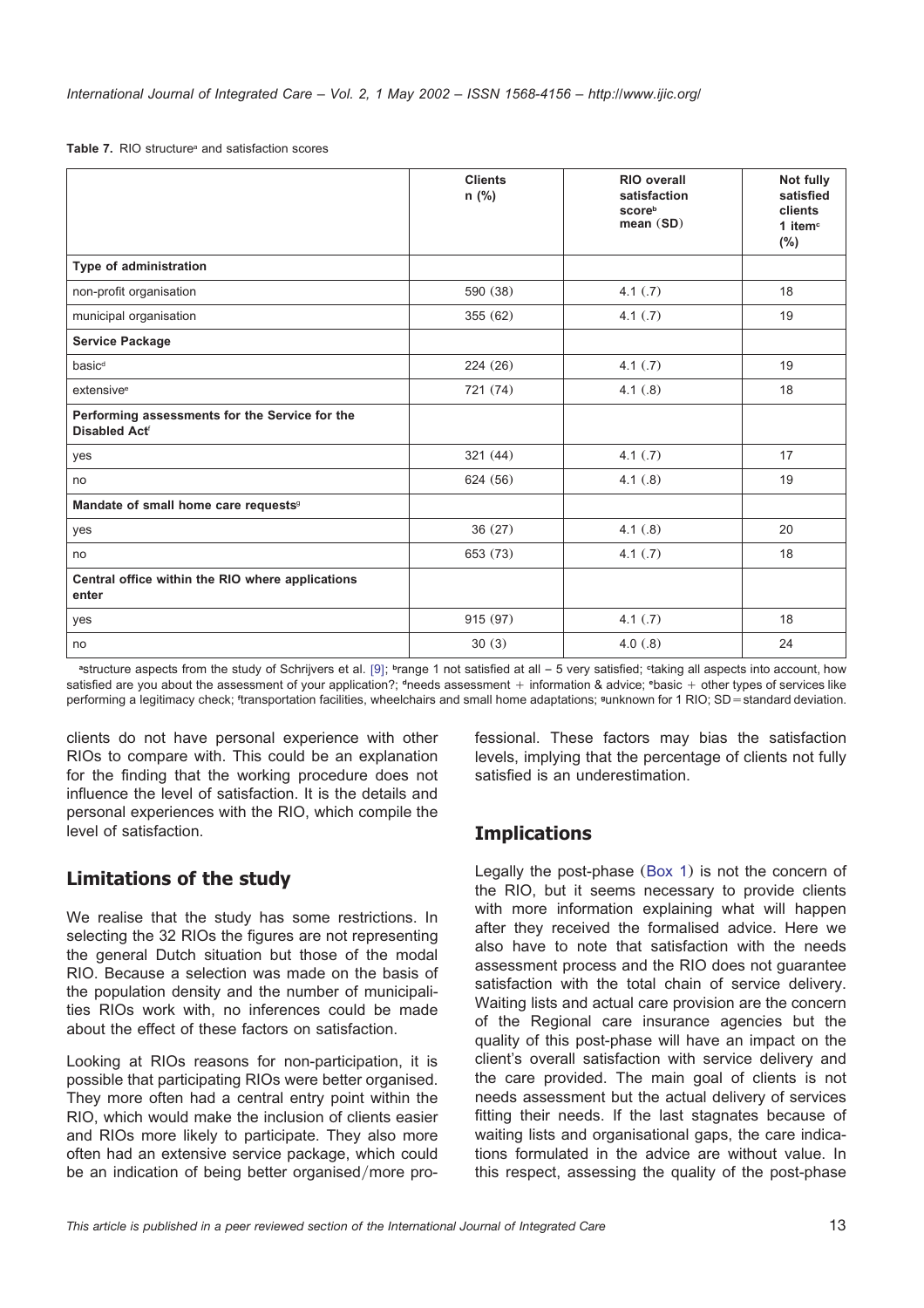<span id="page-13-0"></span>in terms of client satisfaction and effectiveness of the services provided seems important.

Looking at the results we may conclude that the goals of independent tailoring, objectivity and working from an integrated approach seem to be partly reached. Partly, because of three reasons. Firstly, formally the RIO is responsible for the needs assessment of Wvg services, but this is not yet completely effectuated. Secondly, the fact that 92% of the clients received a positive advice may be because their demand is supply-oriented and/or because RIOs do not follow an integrated approach. Thirdly, the finding that according to 48% of the clients no other care possibilities than asked for were discussed, indicates that integration of care is not fully reached yet. Although the RIO is responsible for the needs assessment of home care, residential and nursing home care, the responsibility for other care sectors like mental health care and that for the physically disabled still has to be established. This could lead to further integration of the different sectors.

Although the introduction of client linked personal budgets is a hot political topic in the Netherlands, this paper showed that the majority of clients do not prefer them. This could be because of lack of information about this new option. Another reason could be that clients are too disabled or too ill to shop with their personal budget around different providers, asking for offers and playing the role of employer. This result means that the provision of care-in-kind will remain important and together with the personal budgets should be presented as two equal alternatives.

In terms of client satisfaction the quality of the RIO is perceived as high but improvements can be made. The results indicate that it is more important to focus on the needs assessment process itself (what is actually done for the client), rather than on structural aspects like organisational and management structures of RIOs. A complete analysis of the relation between client satisfaction and the organisational RIO characteristics though could not be established with the available data. Providing information and giving clients a choice are important issues to focus on in improving quality from a client perspective.

# **Acknowledgments**

We would like to thank the following contributors to this study: The Data Management Office of the Julius Centre for all their data processing activities, the 18 participating RIOs for providing access to their clients, and the Ministry of Health for its financial support.

## **References**

- 1. Anderson G, Karlberg I. Integrated care for the elderly: background and effects of the reform of Swedish care for the elderly. International Journal of Integrated Care [serial online] 2000 Nov 1;1. Available from: URL:http://www.ijic.org/.
- 2. Kodner DL, Kay Kyriacou C. Fully integrated care for frail elderly: two American models. International Journal of Integrated Care [serial online] 2000 Nov 1;1. Available from: URL:http://www.ijic.org/.
- 3. Matsuda S, Yamamoto M. Long term care insurance and integrated care for the aged in Japan. International Journal of Integrated Care [serial online] 2001 Sep 1;1. Available from: URL:http://www.ijic.org/.
- 4. National Council for Public Health and Care. Needs assessment and tailor made care. Zoetermeer: NRV; 1994.
- 5. Verbrugge LM, Jette AM. The disablement process. Social Science and Medicine 1994;38:1–14.
- 6. Official Journal. [Decision on needs assessment of care of October 2nd 1997 holding the rules concerning the working area, the drawing-up and operating procedures of the needs assessment agencies]. Official Journal (Staatsblad) TK-447 1997;1–24.
- 7. Beemsterboer WGM. [The ratio behind the RIOs: surplus value of independent, objective and integrated needs assessmentl. Tijdschrift voor Gezondheidswetenschappen 2000:78:238–43.
- 8. Ministry of Health, Welfare and Sport Affairs. ILetter of the Assistant Secretary of State concerning the Needs Assessment "New Style"] (PBO/AWBZ/2076392). In: van Ogtrop J, van Hoof GRM, van Laer C, Nijland JHA, editors: [Manual of Integrated Needs Assessment.] 's-Gravenhage: Elsevier bedrijfsinfomatie bv; 2000; p. II.4-1; II.4-21.
- 9. Schrijvers AJP, Ravelli DP. [RIO, the youngest child: intermediate results on the evaluation of the decision on need assessment in the Care Sector of 1998]. Utrecht: Julius Center for Patient Oriented Research and General Practice, UMC Utrecht; 2000.
- 10. Beemsterboer WGM. Concern for independent, objective and integrated needs assessment. Medisch Contact 1998;53:977–9.
- 11. Postema CA, Plagge HMW. Integrated and objective needs assessment: one entry-system: an ideal or a fixed idea. Medisch Contact 1998;53:543–5.
- 12. Schrijvers AJP. [RIO, the youngest child grows up: final report on the evaluation of the decision on need assessment in the care sector of 1998.] Utrecht: Julius Center for Patient Oriented Research and General Practice, UMC Utrecht: 2001.
- 13. Øvretveit J. Health Service Quality. An introduction to quality methods for health services. Oxford: Blackwell Scientific Publications; 1992.